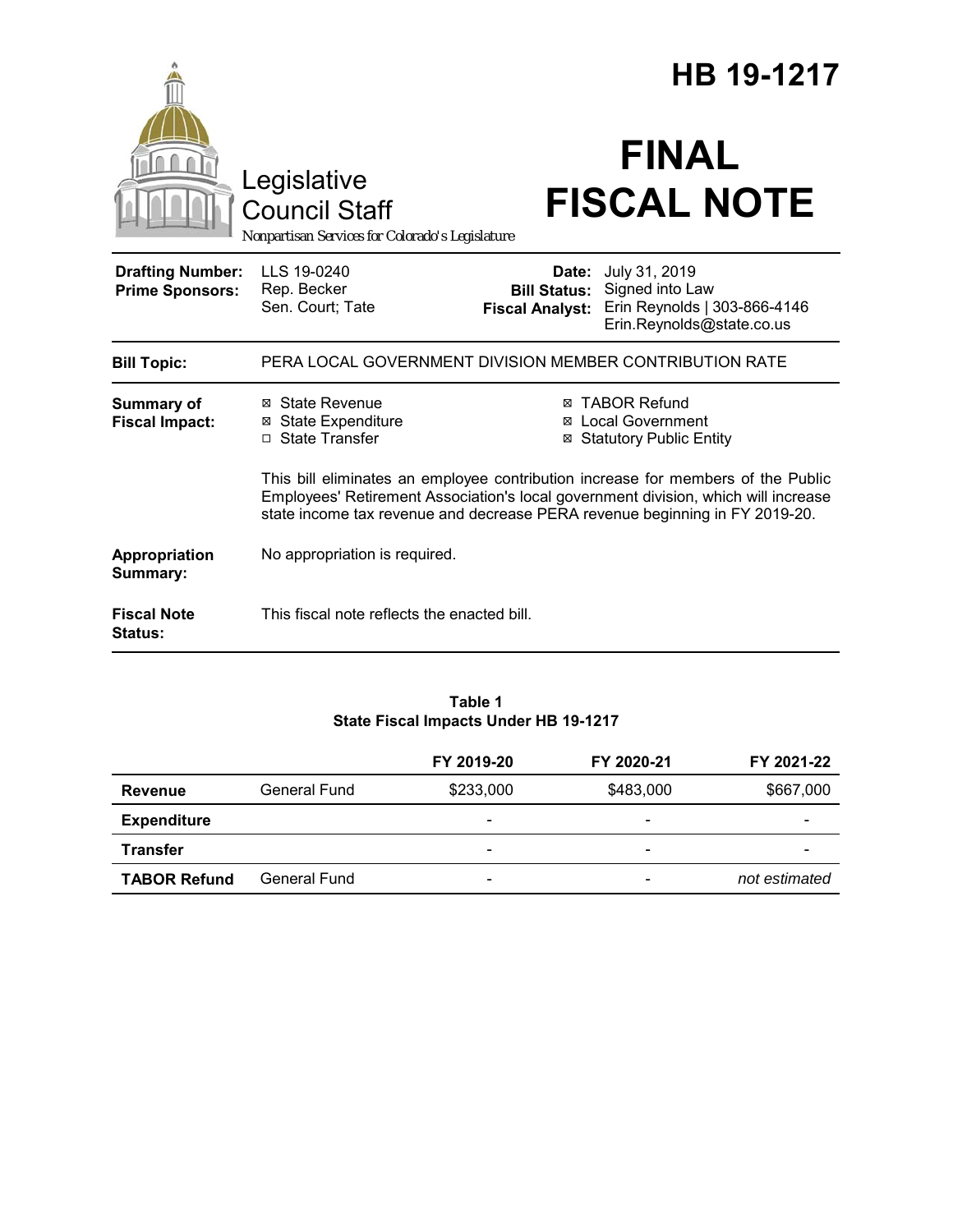# **Summary of Legislation**

This bill removes an increase in employee contributions for local government division members of the Public Employees' Retirement Association (PERA) that, under current law, is to be phased-in over the next 3 fiscal years until it reaches 2 percent. Table 2 compares local government division member contribution rates under current law to the bill.

| Table 2                                                              |  |  |
|----------------------------------------------------------------------|--|--|
| <b>Local Government Division Employee Contribution Rate Increase</b> |  |  |
| Under Current Law and Under HB 19-1217                               |  |  |

|              | <b>Current Law</b> | <b>HB 19-1217</b> |
|--------------|--------------------|-------------------|
| As of 7/1/19 | 8.75%              | $8.00\%$          |
| As of 7/1/20 | $9.50\%$           | $8.00\%$          |
| As of 7/1/21 | 10.00%             | 8.00%             |

## **State Revenue and Expenditures**

The bill will increase state income tax collections to the General Fund by an estimated \$233,000 in FY 2019-20, \$483,000 in FY 2020-21, and \$667,000 in FY 2021-22 and subsequent years as a result of the elimination of the local government division employee contribution increase to PERA under current law. Because the bill no longer requires that 2 percent of local government division employee salaries be contributed to PERA, it increases the share of salaries that are not tax deferred. This estimate applies the state income tax rate of 4.63 percent to PERA's revenue reduction under the bill. This revenue is subject to TABOR; however, under the March 2019 Legislative Council Staff forecast, a TABOR surplus is not expected in FY 2019-20 or FY 2020-21. A forecast of state revenue subject to TABOR is not available beyond FY 2020-21.

### **Local Government**

While those employed by PERA's local government division will not pay an increased employee contribution rate to PERA over the next three fiscal years, this is not expected to impact the expenditures of any member local government. Changes to employee benefits can impact employee behavior related to hiring, retention, and retirement; however, the fiscal note has made no assumptions about these impacts.

## **Statutory Public Entity — Public Employees' Retirement Association**

The elimination of the phased-in local government division employee contribution increase will decrease revenue to PERA by an estimated \$5.0 million in FY 2019-20, \$10.4 million in FY 2020-21, and \$14.4 million in FY 2021-22 and subsequent years, as shown in Table 3.